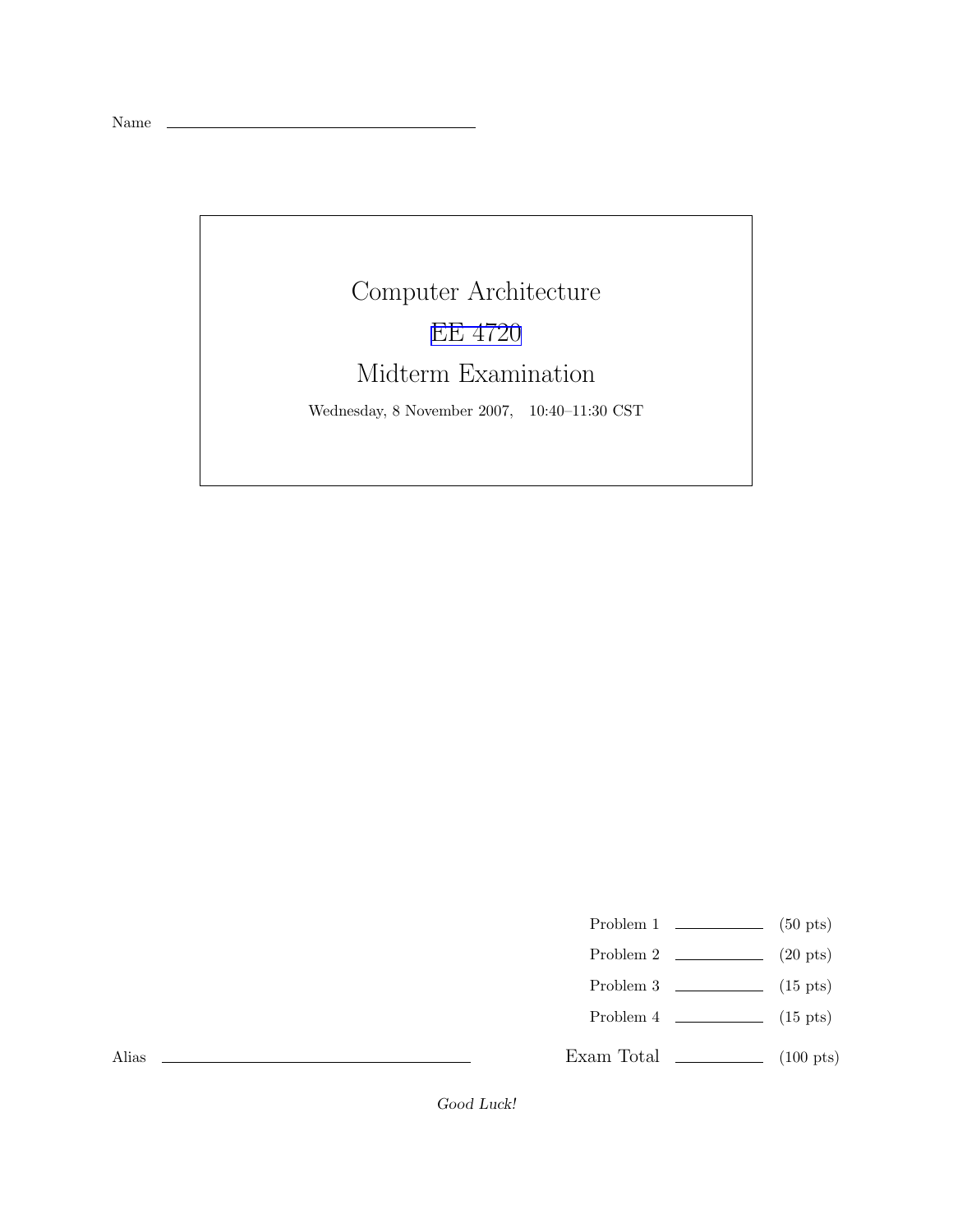Problem 1: In the MIPS implementation below some wires are labeled with cycle numbers and values that will then be present. For example,  $|c2:9|$  indicates that at cycle 2 the wire will hold a 9. Other wires are labeled just with cycle numbers, indicating that the wire is used at that cycle. If a value on any labeled wire is changed the code would execute incorrectly. Note that the fourth instruction has been provided. [50 pts]

Finish a program consistent with these labels.

All register numbers and immediate values can be determined.

Be sure to fill the block marked Fill In.



Cycle: 0 1 2 3 4 5 6 7 8

|                | IF                       | ID EX ME WB |    |          |          |    |             |    |
|----------------|--------------------------|-------------|----|----------|----------|----|-------------|----|
|                |                          | IF          |    | ID EX ME |          | WB |             |    |
|                |                          |             | IF |          | ID EX ME |    | WB          |    |
| lb r3, 0xB(r1) |                          |             |    | IF       |          |    | ID EX ME WB |    |
|                |                          |             |    |          | IF       |    | ID EX ME    | WB |
|                | Cycle: 0 1 2 3 4 5 6 7 8 |             |    |          |          |    |             |    |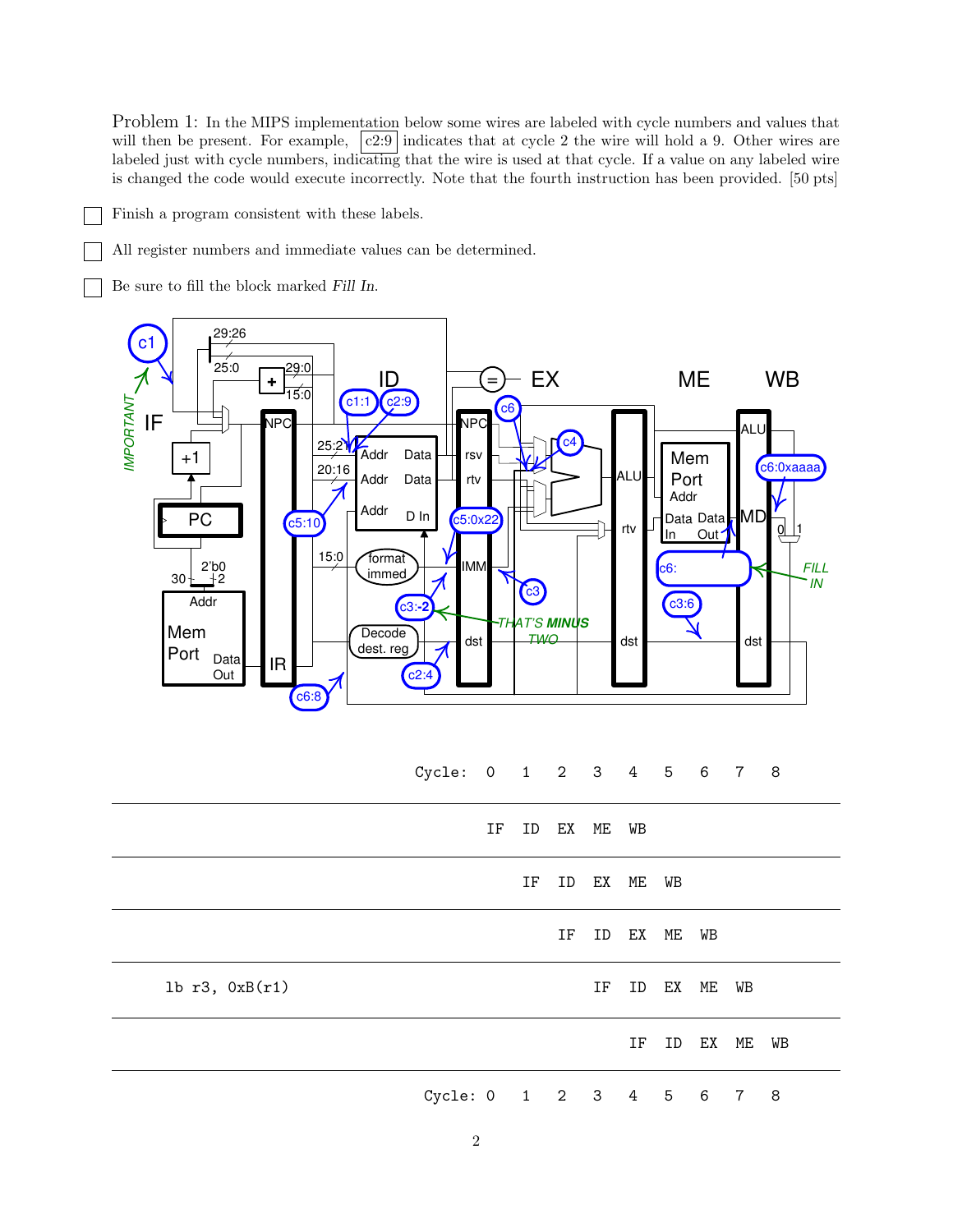Problem 2: The VAX locc instruction (from Homework 3) appears below, along with its encoding (taken from the Homework 3 solution).[20 pts]

locc #65, r2, (r3)

Instruction Encoding:

| -opcode- |                      |                | $--$ 1st operand $-- --$ 2nd op $--$ 3rd op $--$ |                  |                                                |
|----------|----------------------|----------------|--------------------------------------------------|------------------|------------------------------------------------|
| locc     | $PC*$<br>imm<br>mode | immed<br>value | reg r2<br>mode                                   | reg-d r3<br>mode |                                                |
| 0x3a     | $0x8$ $0xf$          | 0x41           | $0x5$ $0x2$                                      |                  | $0x6$ $0x3$ $\leq$ Encoded value.              |
|          |                      |                |                                                  |                  | 0 7 4 3 0 7 0 7 4 3 0 7 4 3 0 <- Bit position. |

(a) A MIPS implementation can easily retrieve its two source register values in one clock cycle.

What about the VAX instruction formats makes one-cycle source register value retrieval more difficult in a VAX implementation (without lowering clock frequency)? Consider instructions with at most two source register operands.

(b) The constant 65 (0x41) is encoded in immediate mode, taking a total of two bytes, rather than literal mode, which would take only one byte if 65 were small enough for literal mode.

Given the way VAX encodes operands one might expect the maximum literal size to be only four bits. Why?

In fact, the maximum literal size is six bits. How is that accomplished? (If you don't know or remember the details then make up something reasonable.)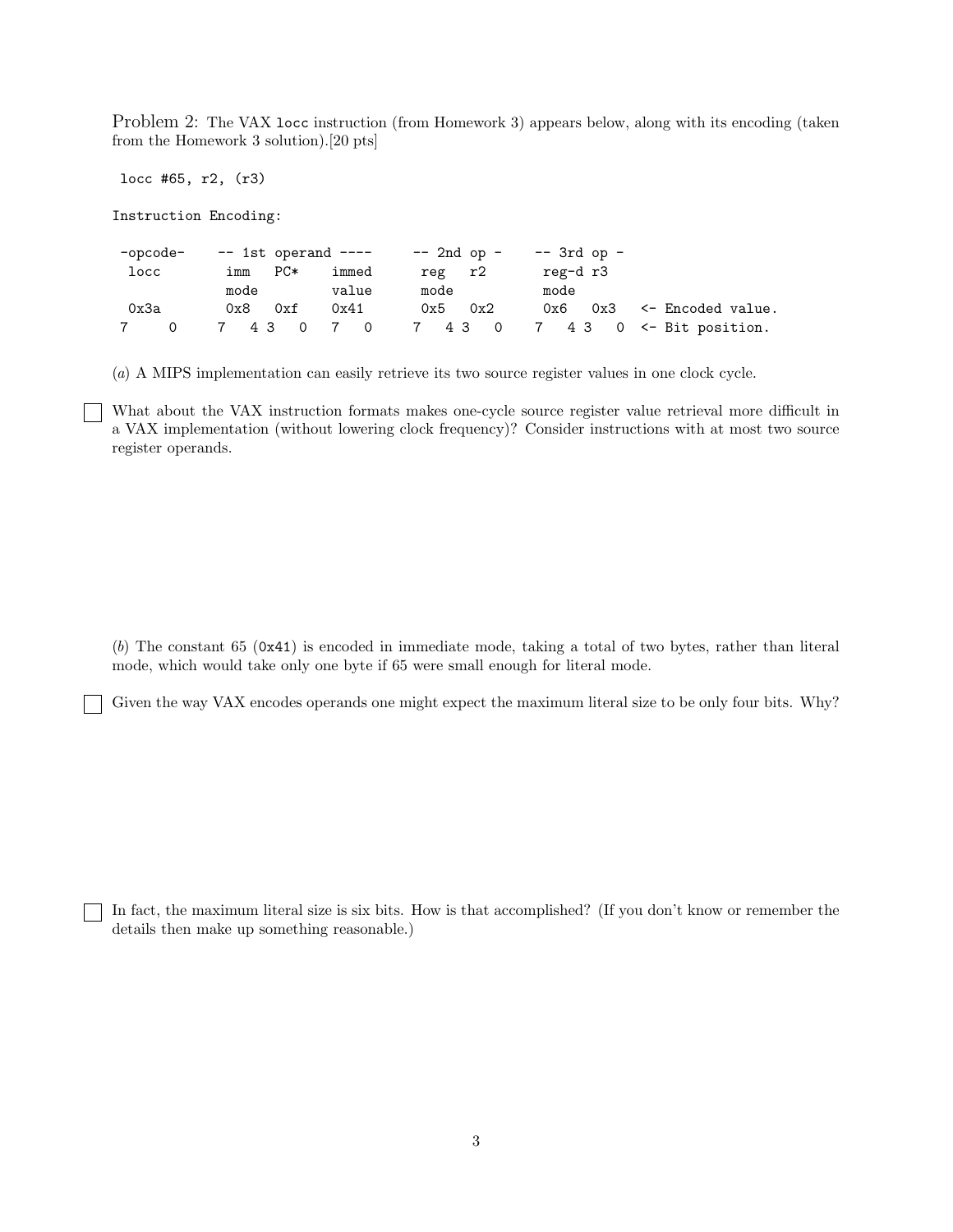Problem 3: Under SPECcpu2006 base rules at most four compiler optimization switches can be used per language. [15 pts]

What is the rationale for that restriction?

Suppose a tester would like to use five options:

cc -O4 --optimization-a --optimization-b --optimization-c --optimization-d

The tester modifies the compiler by combining options a and b, the modified compiler is made available as a product. Now compilation can be done consistent with the rules:

cc -O4 --optimization-ab --optimization-c --optimization-d

Should that be considered cheating? Explain why or why not.